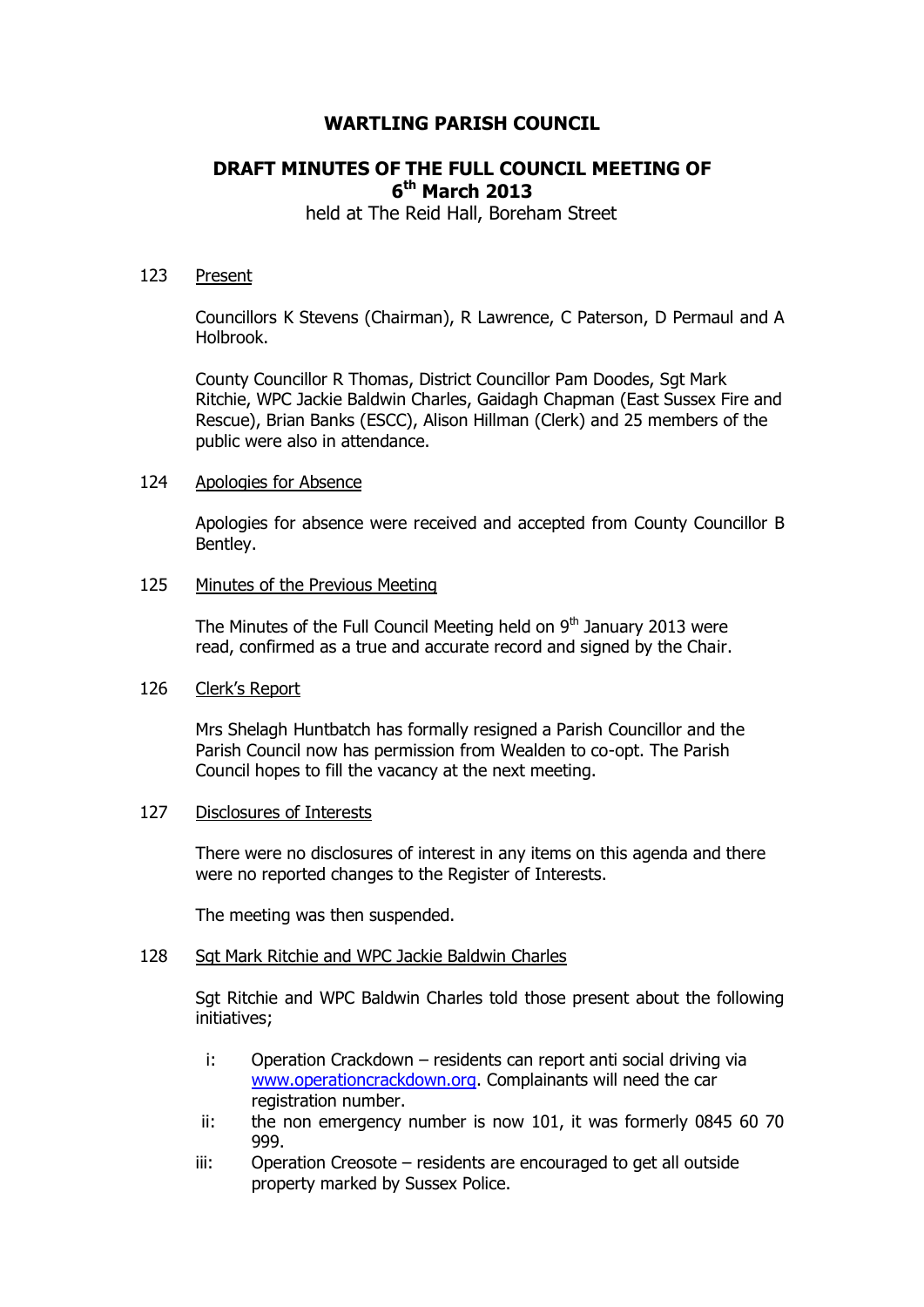Residents questioned why Wartling is grouped with Ninfield and not Hailsham on the police website but the reasons for this are historical.

# 129 Glaidagh Chapman – East Sussex Fire and Rescue

Ms Chapman introduced herself and said the new Borough Commander, Mani Gilbert King, is initiating a publicity campaign to get to rural boroughs. ESFR is offering to visit all residents in East Sussex and offer free fire safety advice and smoke alarms.

Councillor Stevens suggested the Parish Council sets aside a day for its residents and invites residents to contact the Parish Council if they would like a visit. This service is on offer as long as funding continues.

### 130 Brian Banks, Team Manager, Road Safety ESCC

Mr Banks introduced himself and invited questions from the floor.

Residents asked for the 30mph speed limit on the Wartling Road to be extended. ESCC are to consider an extension as part of the Village Review although it was admitted the road has a low priority given the accident record and lack of funding. External funding is also being looked at as a possible means of getting the work carried out sooner.

Residents asked if countdown signs and speed reactive signs can help but the effect of countdown signs is minimal and speed reactive signs are not suitable for all locations.

Councillor Holbrook asked why no action has been taken despite a petition being handed to ESCC Executive Committee in 2009. This is a funding issue and the criteria for qualifying is the number of people killed or seriously injured.

Councillor Thomas pointed out that Wartling has a higher percentage of work carried out than anyone else in the County.

Councillor Stevens asked why Boreham Lane has a 60mph limit when it is a narrow road. The Government was considering a nationwide review of speed limits but has decided not to and drivers are being asked to drive to the conditions instead. Traffic calming would cost approximately £250,000 as lighting is required. Temporary signage can be used and signs are available from the Parish Council.

Residents were also reminded that they can report all potholes direct to ESCC or to the Parish Council.

#### 131 Reports from District and County Councillors.

District Councillor Doodes said Wealden has agreed there will not be an increase in the Council Tax for 2013-2014 and reminded residents to register by 31<sup>st</sup> March if they want to have their garden waste collected after  $1<sup>st</sup>$  July.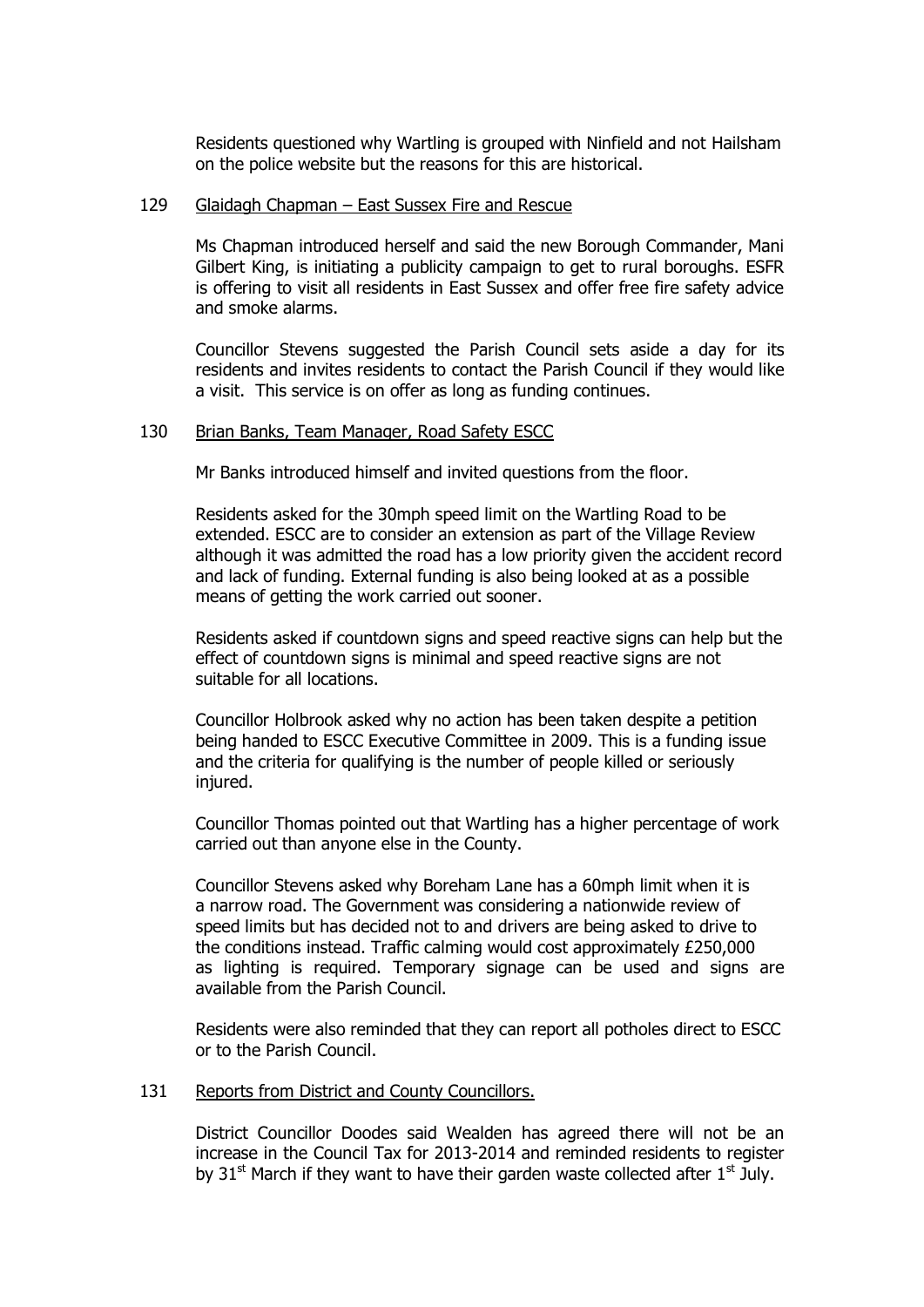District Councillor Doodes also said that owners of listed buildings may no longer need planning permission but will need listed building consent if they want to fit solar panels to their properties and recommended potential applicants talk to the Duty Planning Officer at Wealden first.

County Councillor Thomas said County are currently filling 80 to 100 potholes a day and ESCC has also agreed not to increase Council Tax. Councillor Thomas sits on the Fire Services Authority and also reported that the Fire Service is recommends the fitting of sprinklers in all new houses.

He is also helping to lead the James Avenue Development Fight.

#### 132 Questions from Members of the Public

There were no questions from member of the public.

The meeting was then re-opened.

### 133 Reports

a) Planning

Councillor Stevens reported that the hearing about Pevensey Marshes has had to be rearranged because the judge was ill. A new date is to be agreed.

b) Environment South/Reid Hall

There have been two instances of rubbish dumped in and these have now been cleared. Rubbish has also been dumped on private land at Horsewalk but this is expected to be cleared soon.

The Reid Hall Annual General Meeting is on Wednesday 13<sup>th</sup> March.

c) Footpaths and Environment North

Despite requests to ESCC the paths from the Village Hall remain uncleared. The Clerk will report this again.

Roofing felt was dumped in Jenner's Lane and cars continue to block Jenner's Lane.

The ditches in Boreham Lane have now been cleared.

d) Communications/Speedwatch

A new page has been added to the website advertising village events and it has already received 280 hits. Residents would like to continue to receive news of events by email.

BT is reported to have upgraded the local exchange on  $28<sup>th</sup>$  February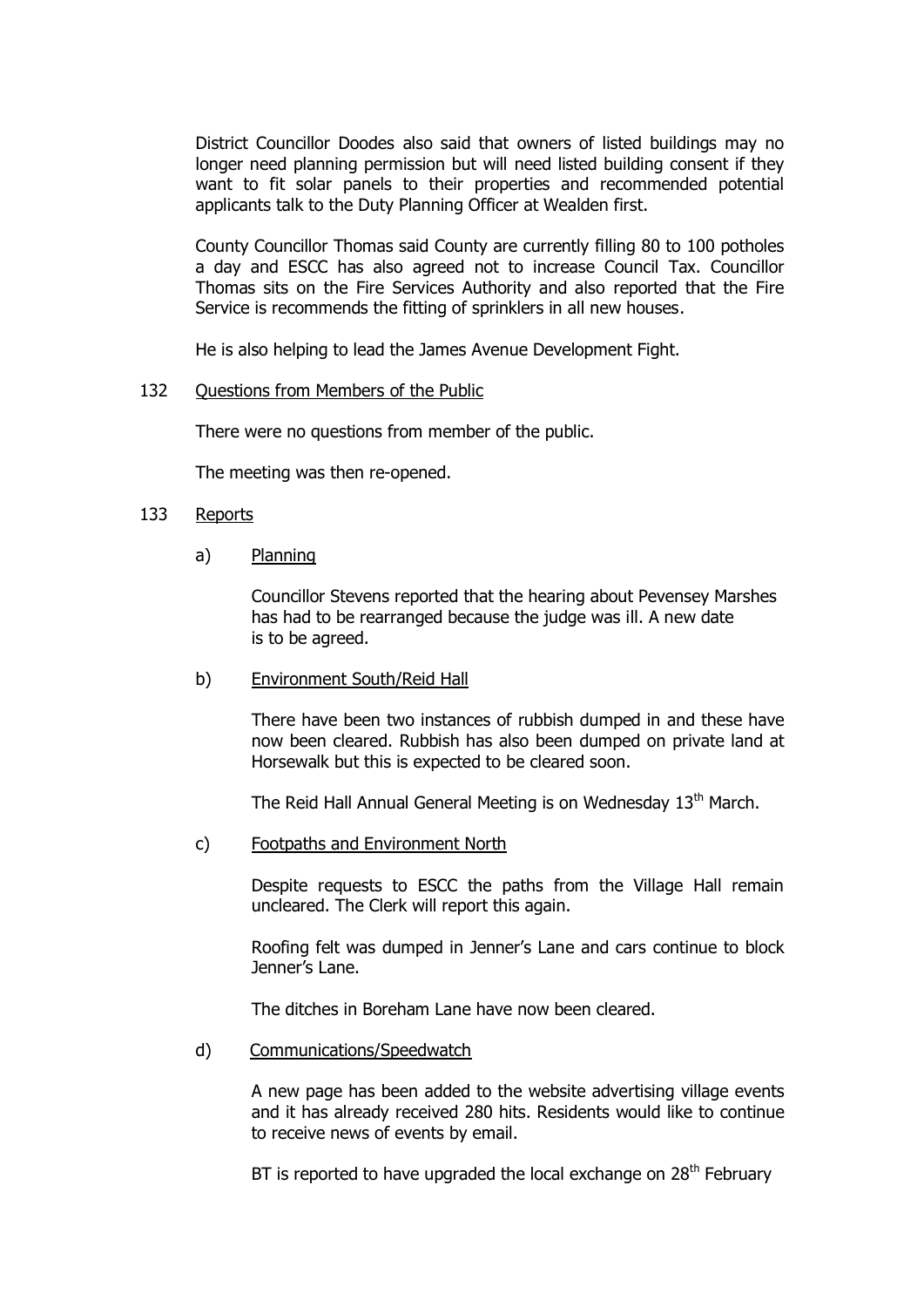and broadband speeds in the Parish should now increase.

Speedwatch continues and Councillor Lawrence recently received a special Community Award from the police for his Speedwatch work.

e) Highways/Police

Potholes in Horsewalk are increasing in size and this has been reported to ESCC. Councillor Holbrook offered to chase ESCC if residents get no response.

Flooding at Coopers Farm/Brookes Barn has been reported. Mud on the roads is causing increasing concern because it can be dangerous. Farmers can now be held to account and residents are encouraged to report any problems to Councillor Holbrook.

Councillor Holbrook also made residents aware of two consultations. The government is proposing to increase speed limits for HGVs on single carriageways from 40 to 50mph and that all HGVs meet European limits and increase from a 44 tonne 6 axle maximum to 50 tonne 8 axle maximum.

Councillor Holbrook noted the new non emergency police number, 101, is not free but there is a free number on the police website. He also said that the new Police and Crime Commissioner has not set road safety as a priority because Operation Crackdown is now in place.

# 134 Reports from Outside Meetings and Courses

Councillors Stevens and Paterson attended the Wealden District Association of Local Councils (WDALC) Meeting of 13<sup>th</sup> February, Councillor Stevens also attended the WDALC Coffee Morning on 22<sup>nd</sup> February and the Fire Service is attending this meeting as a result.

Councillors Paterson, Lawrence and Stevens attended Parish Planning Training and Councillor Stevens attended the Parish Planning Panel Meeting of which the minutes will be available in due course. Planning regulations have been greatly relaxed, Design and Access Statements are to be reduced and Permitted Development Rights are causing concern. Shops could soon easily change to offices and then to dwellings, and barn conversions are also easier.

Councillor Stevens attended the ESCC Health and Wellbeing Conference. From  $1<sup>st</sup>$  April Public Health will be the responsibility of ESCC and there will be significant changes to the way GP Services are managed. Councillor Stevens also attended the ESCC Flood Meeting.

Councillors Lawrence and Holbrook agreed to join Councillor Stevens and attend Neighbourhood Plan training on 20<sup>th</sup> March.